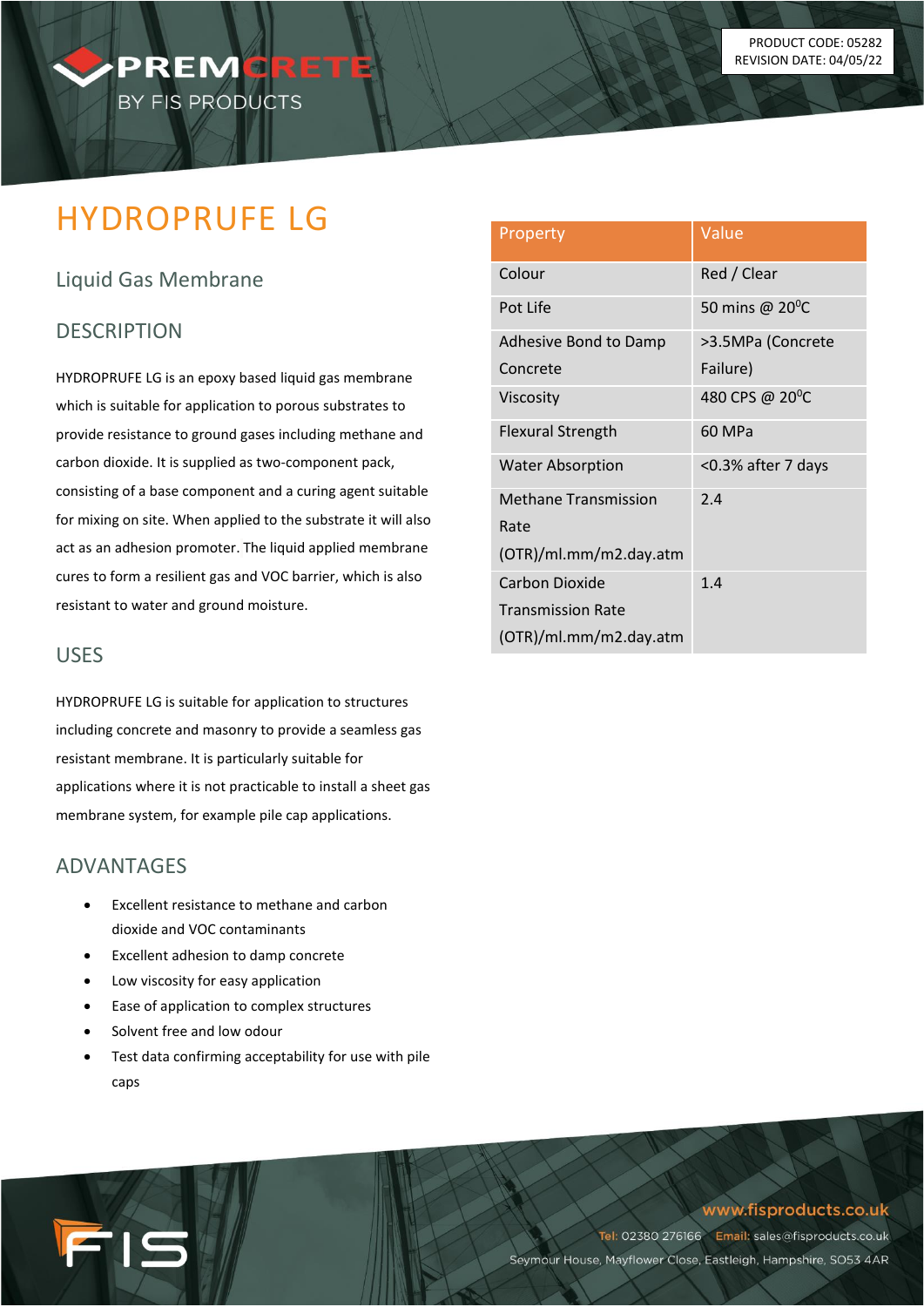

# ORGANIC VAPOUR TRANSMISSION RATE

| <b>Vapour Tested</b> | <b>Gas Transmission</b> |
|----------------------|-------------------------|
|                      | Rate (GTR).             |
|                      | Liquid mg/(m2 .day)     |
| Vinyl Chloride       | 0.283                   |
| <b>Ethyl Benzene</b> | 0.376                   |
| Trichloroethene      | 5.44                    |
| Xylene               | 0.376                   |
| Naphthalene          | 0.013                   |
| Benzene              | 0.117                   |
| Toluene              | 0.326                   |
| Hexane               | 0.242                   |
| Tetrachloroethene    | 1.91                    |

# PROCEDURE

**Surface Preparation:** Substrates to which the HYDROPRUFE LG is to be applied should be thoroughly cleaned and free from all loose material. Surface laitance should be removed by high-pressure jet-washing or mechanical abrasion where required. This will ensure that an adequate key is provided for the applied coating. All standing water must be removed prior to application. Whilst the coating is suitable for application to damp substrates the concrete should be given 2-3 hours to dry following jet-washing preparation.

Any excessive substrate defects should be repaired using a suitable PREMCRETE repair product. The concrete sub-base should have a minimum compressive strength of 25 MPa.

15

The prepared substrate should be free from any live water ingress and if the substrate is very porous, such as concrete blockwork, a light dampening is recommended. A fine spray misting of water or a flick over with a slurry brush will be sufficient.

**Mixing:** The contents of the curing agent component should be poured into the base component tin and mixed thoroughly using a slow speed drill and paddle mixer until a homogeneous mix is achieved, which is uniform in colour and consistency. Special care should be taken to ensure that packs are not part mixed.

**Application:** Horizontal substrates, such as pile caps, require a single 1 coat application at a minimum WFT (Wet Film Thickness) of 1mm. Vertical substrates should have two coats applied. Hydroprufe LG should be applied using a suitable brush, roller, or airless spray equipment and where a mechanical key is required to promote adhesion to subsequently cast concrete, then a quartz aggregate should be broadcast into the wet coating. Once the coating has dried, then the excess aggregate should be swept or blown from the surface.

**Equipment Cleaning:** Tools and equipment should be cleaned immediately using PREMCRETE CLEANING SOLVENT.

**Curing:** Hydroprufe LG will be touch dry after 6 hrs at 20<sup>°</sup>C and hard dry after 16 hrs at  $20^{\circ}$ C.

www.fisproducts.co.uk

Tel: 02380 276166 Email: sales@fisproducts.co.uk Seymour House, Mayflower Close, Eastleigh, Hampshire, SO53 4AR